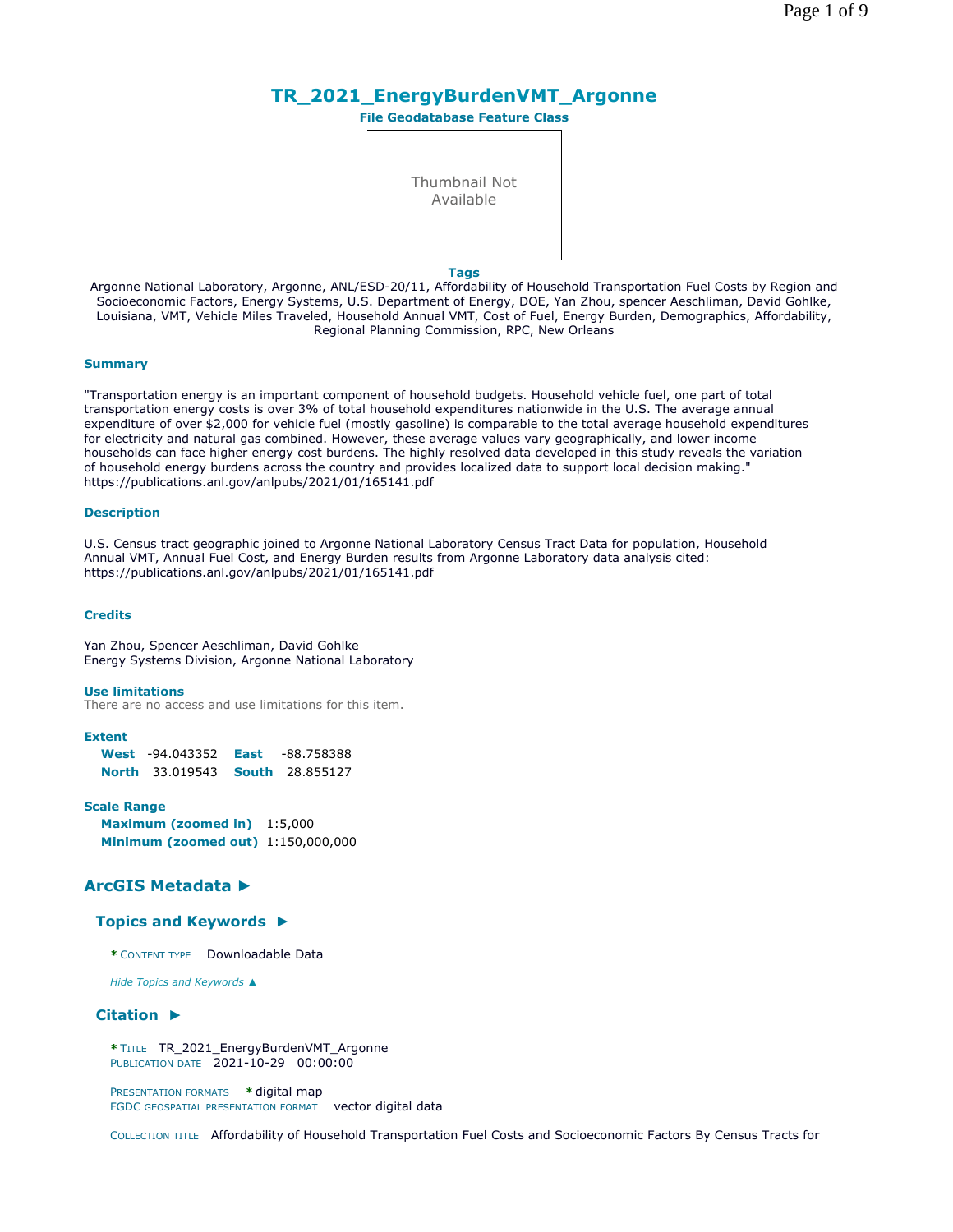Louisiana

*Hide Citation ▲*

# **Citation Contacts ►**

RESPONSIBLE PARTY INDIVIDUAL'S NAME Lynn Dupont ORGANIZATION'S NAME The Regional Planning Commission for Jefferson, Orleans, Plaquemines, St. Bernard, St. Charles, St. John the Baptist, St. Tammany and Tangipahoa Parishes, (RPC) CONTACT'S POSITION GIS Manager CONTACT'S ROLE processor

CONTACT INFORMATION ► PHONE VOICE 504 483-8500

ADDRESS TYPE both DELIVERY POINT 10 Veterans Blvd. CITY New Orleans ADMINISTRATIVE AREA Louisiana POSTAL CODE 70124 COUNTRY US E-MAIL ADDRESS ldupont@norpc.org

*Hide Contact information ▲*

RESPONSIBLE PARTY INDIVIDUAL'S NAME Yan Zhou ORGANIZATION'S NAME Argonne National Laboratory CONTACT'S POSITION Mobility and Deployment Group Leader | Center for Systems Assessment CONTACT'S ROLE originator

CONTACT INFORMATION ► PHONE VOICE (630) 252-1215 (office)

ADDRESS TYPE both DELIVERY POINT 9700 Cass Ave. CITY Lemont ADMINISTRATIVE AREA IL POSTAL CODE 60439 E-MAIL ADDRESS yzhou@anl.gov

*Hide Contact information ▲*

*Hide Citation Contacts ▲*

#### **Resource Details ►**

DATASET LANGUAGES **\*** English (UNITED STATES) DATASET CHARACTER SET utf8 - 8 bit UCS Transfer Format

STATUS completed SPATIAL REPRESENTATION TYPE **\*** vector

**\*** PROCESSING ENVIRONMENT Version 6.2 (Build 9200) ; Esri ArcGIS 10.7.1.11595

**CREDITS** 

Yan Zhou, Spencer Aeschliman, David Gohlke Energy Systems Division, Argonne National Laboratory

ARCGIS ITEM PROPERTIES

**\*** NAME TR\_2021\_EnergyBurdenVMT\_Argonne

**\*** LOCATION file://

\\norpc.org\data\RedBeans\Vector\transportation\_NSDI\Performance\_Measures\VMT\EnergyBurden\_TR2021\_Argonne.gdb **\*** ACCESS PROTOCOL Local Area Network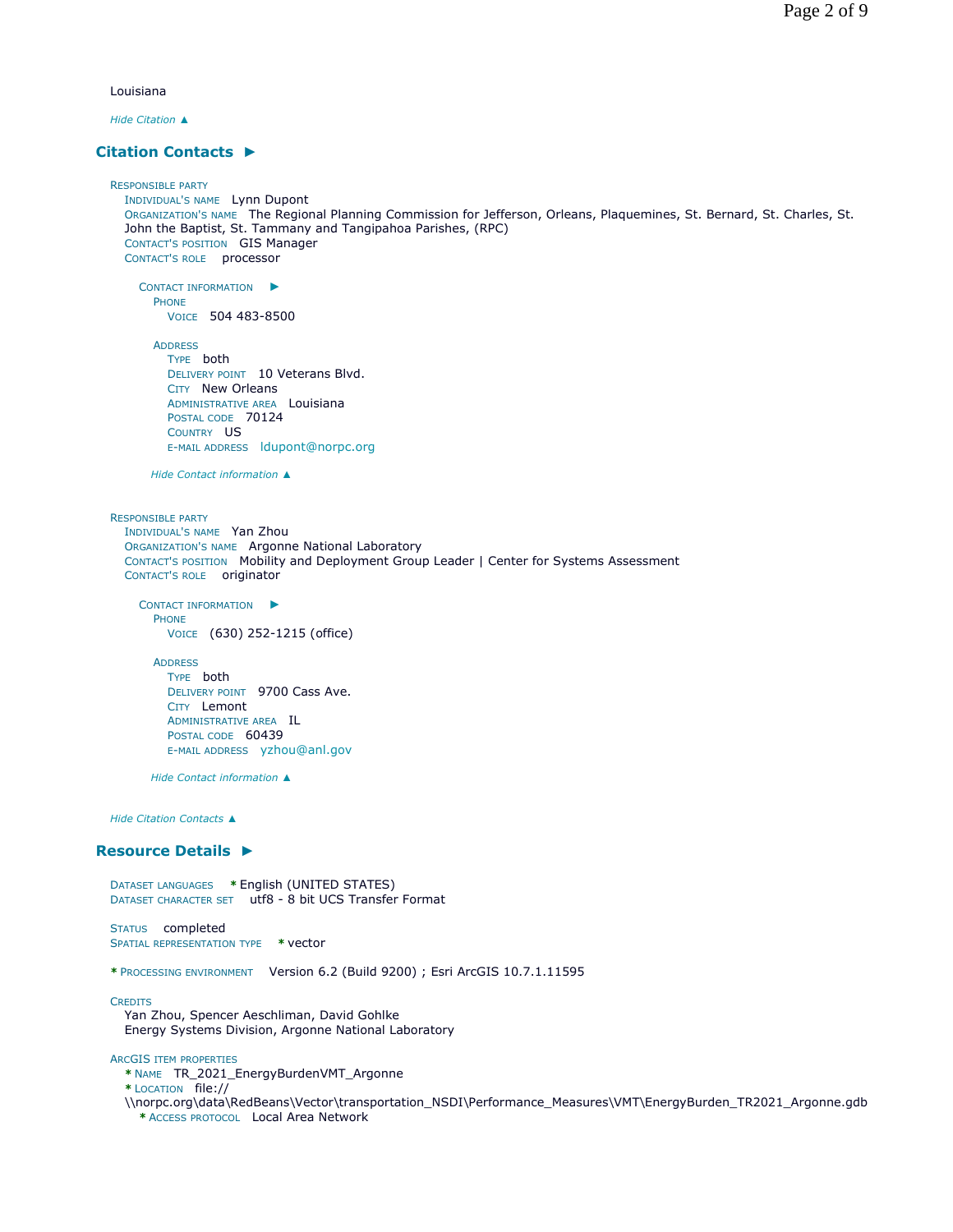*Hide Resource Details ▲*

#### **Extents ►**

| <b>FXTENT</b>                          |  |  |  |
|----------------------------------------|--|--|--|
| <b>DESCRIPTION</b>                     |  |  |  |
| Louisiana                              |  |  |  |
| <b>GEOGRAPHIC EXTENT</b>               |  |  |  |
| <b>BOUNDING RECTANGLE</b>              |  |  |  |
| EXTENT TYPE Extent used for searching  |  |  |  |
| -94.043352<br>* WEST LONGITUDE         |  |  |  |
| -88.758388<br>* EAST LONGITUDE         |  |  |  |
| * NORTH LATITUDE 33.019543             |  |  |  |
| * SOUTH LATITUDE 28.855127             |  |  |  |
| * EXTENT CONTAINS THE RESOURCE Yes     |  |  |  |
| EXTENT IN THE ITEM'S COORDINATE SYSTEM |  |  |  |
| * WEST LONGITUDE -94.043352            |  |  |  |
| * EAST LONGITUDE -88.758388            |  |  |  |
| * SOUTH LATITUDE 28.855127             |  |  |  |
| * NORTH LATITUDE 33.019543             |  |  |  |
| * EXTENT CONTAINS THE RESOURCE Yes     |  |  |  |
|                                        |  |  |  |

*Hide Extents ▲*

#### **Resource Maintenance ►**

RESOURCE MAINTENANCE UPDATE FREQUENCY unknown

*Hide Resource Maintenance ▲*

# **Spatial Reference ►**

```
ARCGIS COORDINATE SYSTEM
  * TYPE Geographic 
  * GEOGRAPHIC COORDINATE REFERENCE GCS_North_American_1983 
  * COORDINATE REFERENCE DETAILS
    GEOGRAPHIC COORDINATE SYSTEM
      WELL-KNOWN IDENTIFIER 4269
       X ORIGIN -400 
       Y ORIGIN -400
      XY SCALE 1111948722.2222221 
       Z ORIGIN -100000 
       Z SCALE 10000 
      M ORIGIN -100000 
      M SCALE 10000 
      XY TOLERANCE 8.9831528411952133e-09 
      Z TOLERANCE 0.001
      M TOLERANCE 0.001
      HIGH PRECISION true
      LEFT LONGITUDE -180
      LATEST WELL-KNOWN IDENTIFIER 4269
      WELL-KNOWN TEXT GEOGCS["GCS_North_American_1983",DATUM["D_North_American_1983",SPHEROID
      ["GRS_1980",6378137.0,298.257222101]],PRIMEM["Greenwich",0.0],UNIT
      ["Degree",0.0174532925199433],AUTHORITY["EPSG",4269]]
```
REFERENCE SYSTEM IDENTIFIER

- **\*** VALUE 4269
- **\*** CODESPACE EPSG
- **\*** VERSION 6.12(3.0.1)

*Hide Spatial Reference ▲*

# **Spatial Data Properties ►**

VECTOR ►

**\*** LEVEL OF TOPOLOGY FOR THIS DATASET geometry only

GEOMETRIC OBJECTS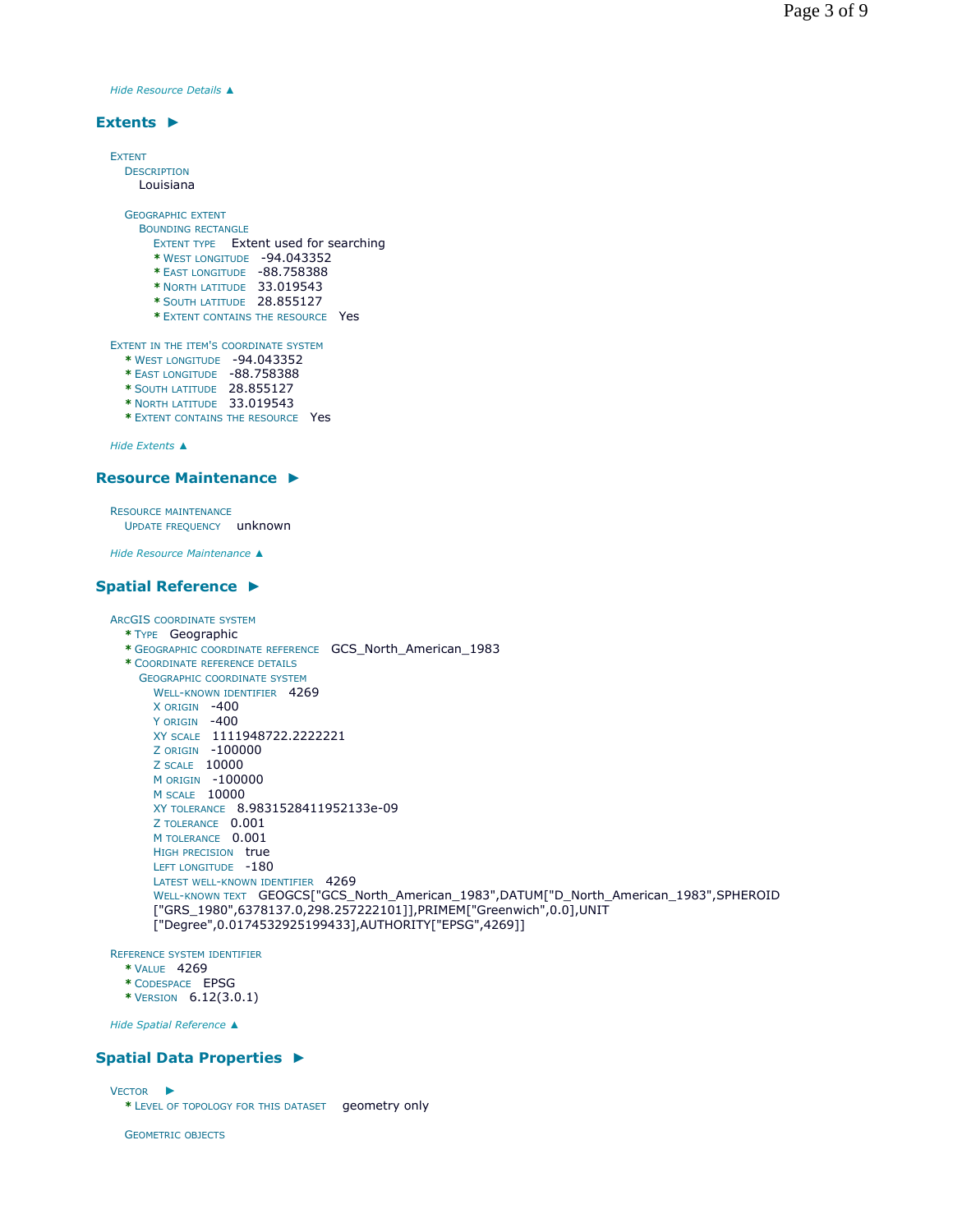```
FEATURE CLASS NAME TR_2021_EnergyBurdenVMT_Argonne
* OBJECT TYPE composite 
* OBJECT COUNT 1148
```
*Hide Vector ▲*

```
ARCGIS FEATURE CLASS PROPERTIES
►
 FEATURE CLASS NAME TR_2021_EnergyBurdenVMT_Argonne
    * FEATURE TYPE Simple
```
- **\*** GEOMETRY TYPE Polygon
- **\*** HAS TOPOLOGY FALSE
- **\*** FEATURE COUNT 1148
- **\*** SPATIAL INDEX TRUE
- **\*** LINEAR REFERENCING FALSE

*Hide ArcGIS Feature Class Properties ▲*

*Hide Spatial Data Properties ▲*

# **Data Quality ►**

SCOPE OF QUALITY INFORMATION RESOURCE LEVEL dataset ►

*Hide Scope of quality information ▲*

*Hide Data Quality ▲*

# **Lineage ►**

#### LINEAGE STATEMENT

Energy Burden data analysis acquired from Argonne National Labs in Excel format by U.S. Census 2018 Census Tracts coordinating with American Community Survey 5 Year Estimate data. Data joined to Census Tract geography, exported to file geodatabase with named attributes by Regional Planning Commission in New Orleans (NORPC).

*Hide Lineage ▲*

# **Geoprocessing history ►**

```
PROCESS
  PROCESS NAME
  DATE 2021-10-29 10:38:32 
  TOOL LOCATION c:\program files (x86)\arcgis\desktop10.7\ArcToolbox\Toolboxes\Conversion 
  Tools.tbx\FeatureClassToFeatureClass 
  COMMAND ISSUED
    FeatureClassToFeatureClass TR_2021_energyburdenVMT_Argonne 
    Z:\Vector\transportation_NSDI\Performance_Measures\VMT\EnergyBurden_TR2021_Argonne.gdb 
   TR_2021_EnergyBurdenVMT_Argonne # "GEOID "GEOID" true true false 11 Text 0 
    0 ,First,#,TR_2021_energyburdenVMT_Argonne,GEOID,-1,-1;NAMELSAD "NAMELSAD" true true false 20 Text 0 
    0 ,First,#,TR_2021_energyburdenVMT_Argonne,NAMELSAD,-1,-1;ALAND "ALAND" true true false 19 Double 0 
    0 ,First,#,TR_2021_energyburdenVMT_Argonne,ALAND,-1,-1;AWATER "AWATER" true true false 19 Double 0 
    0 ,First,#,TR_2021_energyburdenVMT_Argonne,AWATER,-1,-1;INTPTLAT "INTPTLAT" true true false 11 Text 0 
    0 ,First,#,TR_2021_energyburdenVMT_Argonne,INTPTLAT,-1,-1;INTPTLON "INTPTLON" true true false 12 Text 
    0 0 ,First,#,TR_2021_energyburdenVMT_Argonne,INTPTLON,-1,-1;OBJECTID "OBJECTID" true true false 10 
    Long 0 10 ,First,#,TR_2021_energyburdenVMT_Argonne,OBJECTID,-1,-1;SHAPE_Leng "SHAPE_Leng" true true 
    false 19 Double 0 0 ,First,#,TR_2021_energyburdenVMT_Argonne,SHAPE_Leng,-1,-1;SHAPE_Area "SHAPE_Area" 
    true true false 19 Double 0 0 ,First,#,TR_2021_energyburdenVMT_Argonne,SHAPE_Area,-1,-1;State "State" 
    true true false 254 Text 0 0 ,First,#,TR_2021_energyburdenVMT_Argonne,State,-1,-1;County "County" 
    true true false 16 Double 6 15 ,First,#,TR_2021_energyburdenVMT_Argonne,County,-1,-1;zip3 "zip3" true 
    true false 16 Double 6 15 ,First,#,TR_2021_energyburdenVMT_Argonne,zip3,-1,-1;Tract "Tract" true true 
    false 254 Text 0 0 ,First,#,TR_2021_energyburdenVMT_Argonne,Tract,-1,-1;population "population" true 
    true false 16 Double 6 15 ,First,#,TR_2021_energyburdenVMT_Argonne,population,-1,-1;HH_Annual_VMT 
    "HH_Annual_VMT" true true false 16 Double 6 15 ,First,#,TR_2021_energyburdenVMT_Argonne,HH_Annual_,-
    1,-1;Annual_Fuel_cost "Annual_Fuel_cost" true true false 16 Double 6 
    15 ,First,#,TR_2021_energyburdenVMT_Argonne,Annual_Fue,-1,-1;MedianHHInc_Annual_2018dol 
    "MedianHHInc_Annual_2018dol" true true false 16 Double 6 
    15 ,First,#,TR_2021_energyburdenVMT_Argonne,HH_income,-1,-1;Energy_Burden_percent 
    "Energy Burden percent" true true false 16 Double 6
    15 ,First,#,TR_2021_energyburdenVMT_Argonne,Energy_bur,-1,-1" #
```
INCLUDE IN LINEAGE WHEN EXPORTING METADATA NO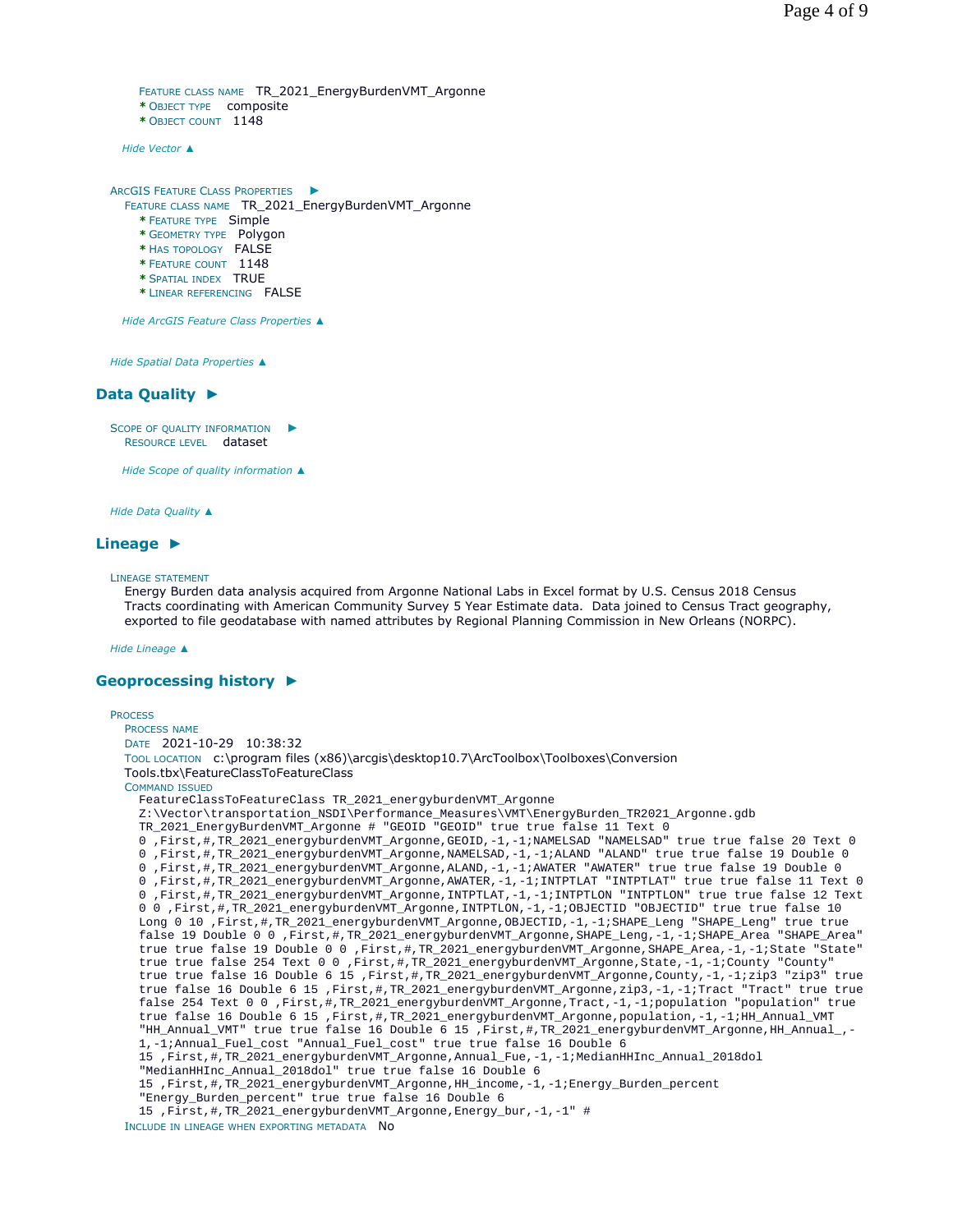*Hide Geoprocessing history ▲*

# **Distribution ►**

DISTRIBUTION FORMAT **\*** NAME File Geodatabase Feature Class

*Hide Distribution ▲*

# **Fields ►**

```
DETAILS FOR OBJECT TR_2021_EnergyBurdenVMT_Argonne 
►
 * TYPE Feature Class 
  * ROW COUNT 1148
  FIELD OBJECTID_1 
►
    * ALIAS OBJECTID_1 
    * DATA TYPE OID 
   * WIDTH 4 
   * PRECISION 0 
    * SCALE 0 
    * FIELD DESCRIPTION
    * DESCRIPTION SOURCE
    * DESCRIPTION OF VALUES
   Hide Field OBJECTID_1 ▲
  FIELD Shape ▶
     Internal feature number.
      Esri
      Sequential unique whole numbers that are automatically generated.
```
- **\*** ALIAS Shape **\*** DATA TYPE Geometry
- **\*** WIDTH 0
- 
- **\*** PRECISION 0
- **\*** SCALE 0
- **\*** FIELD DESCRIPTION Feature geometry.
- **\*** DESCRIPTION SOURCE Esri

**\*** DESCRIPTION OF VALUES Coordinates defining the features.

*Hide Field Shape ▲*

#### FIELD GEOID ►

- **\*** ALIAS GEOID
- **\*** DATA TYPE String
- **\*** WIDTH 11
- **\*** PRECISION 0
- **\*** SCALE 0

*Hide Field GEOID ▲*

FIELD NAMELSAD ▶

- **\*** ALIAS NAMELSAD
- **\*** DATA TYPE String
- **\*** WIDTH 20
- **\*** PRECISION 0
- **\*** SCALE 0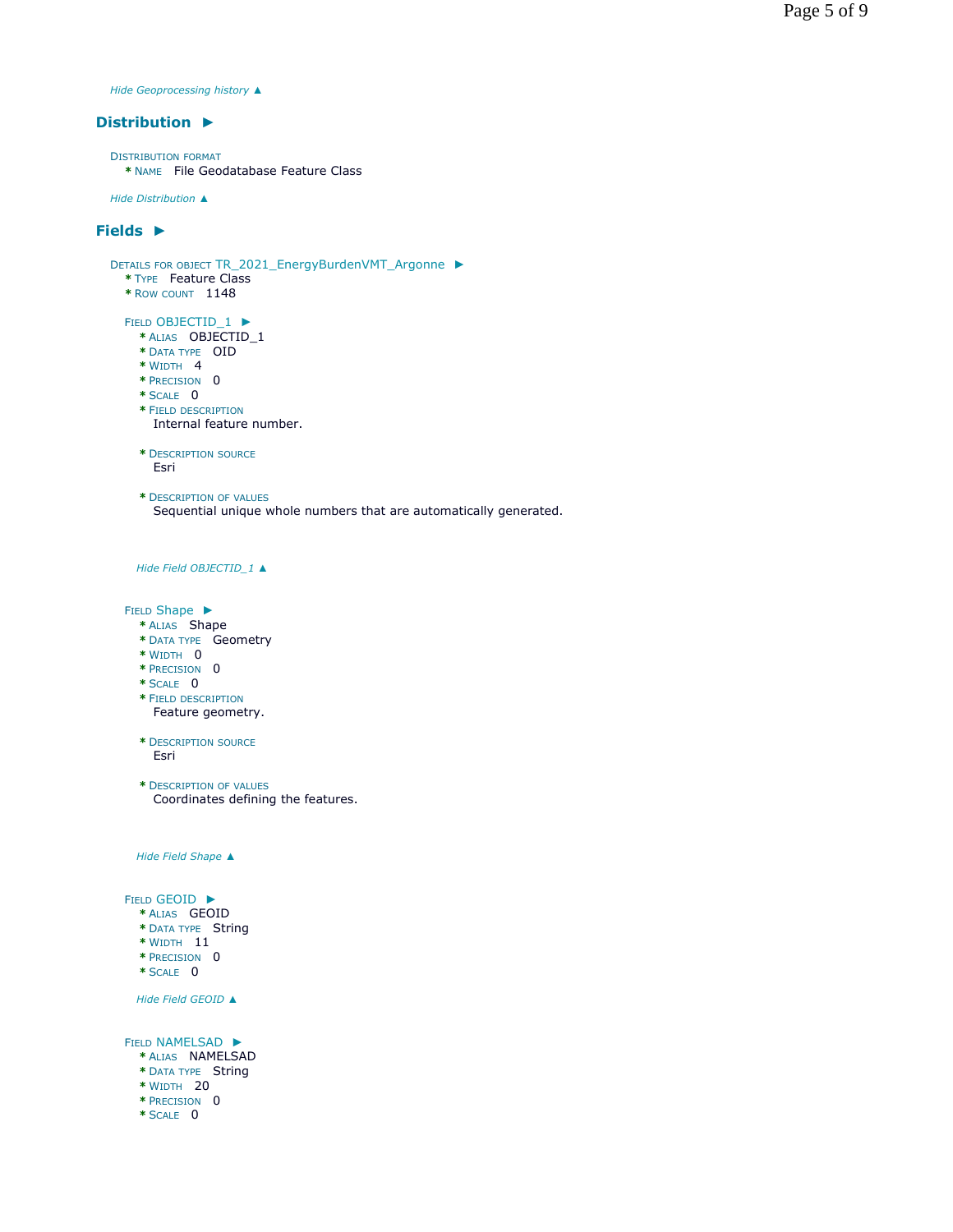*Hide Field NAMELSAD ▲*

FIELD ALAND ► **\*** ALIAS ALAND **\*** DATA TYPE Double **\*** WIDTH 8 **\*** PRECISION 0 **\*** SCALE 0

*Hide Field ALAND ▲*

FIELD AWATER  $\blacktriangleright$ 

- **\*** ALIAS AWATER ► TTEF → FTLAT → FTLAT → FTLAT → FTLAT → FTLAT → FTLAT → FTLAT → FTLAT → FTLAT → FTLAT → FTLAT → FTLAT → FTLAT → FTLAT → FTLAT → FTLAT → FTLAT → FTLAT → FTLAT → FTLAT → FTLAT → FTLAT → FTLAT → FTLAT → FTLAT → FTLAT → FTLA
- **\*** DATA TYPE Double
- **\*** WIDTH 8 **\*** PRECISION 0
- **\*** SCALE 0
- 

*Hide Field AWATER ▲*

FIELD INTPTLAT  $\blacktriangleright$ 

- **\*** ALIAS INTPTLAT
- **\*** DATA TYPE String
- **\*** WIDTH 11
- **\*** PRECISION 0
- **\*** SCALE 0

*Hide Field INTPTLAT ▲*

FIELD INTPTLON  $\blacktriangleright$ 

- **\*** ALIAS INTPTLON
- **\*** DATA TYPE String
- **\*** WIDTH 12
- **\*** PRECISION 0
- **\*** SCALE 0

*Hide Field INTPTLON ▲*

# FIELD OBJECTID  $\blacktriangleright$

- **\*** ALIAS OBJECTID
- **\*** DATA TYPE Integer
- **\*** WIDTH 4
- **\*** PRECISION 0
- **\*** SCALE 0

*Hide Field OBJECTID ▲*

FIELD SHAPE\_Leng ▶

- **\*** ALIAS SHAPE\_Leng
- **\*** DATA TYPE Double
- **\*** WIDTH 8
- **\*** PRECISION 0
- **\*** SCALE 0

*Hide Field SHAPE\_Leng ▲*

FIELD State ►

- **\*** ALIAS State
- **\*** DATA TYPE String
- **\*** WIDTH 254
- **\*** PRECISION 0
- **\*** SCALE 0

*Hide Field State ▲*

FIELD County ▶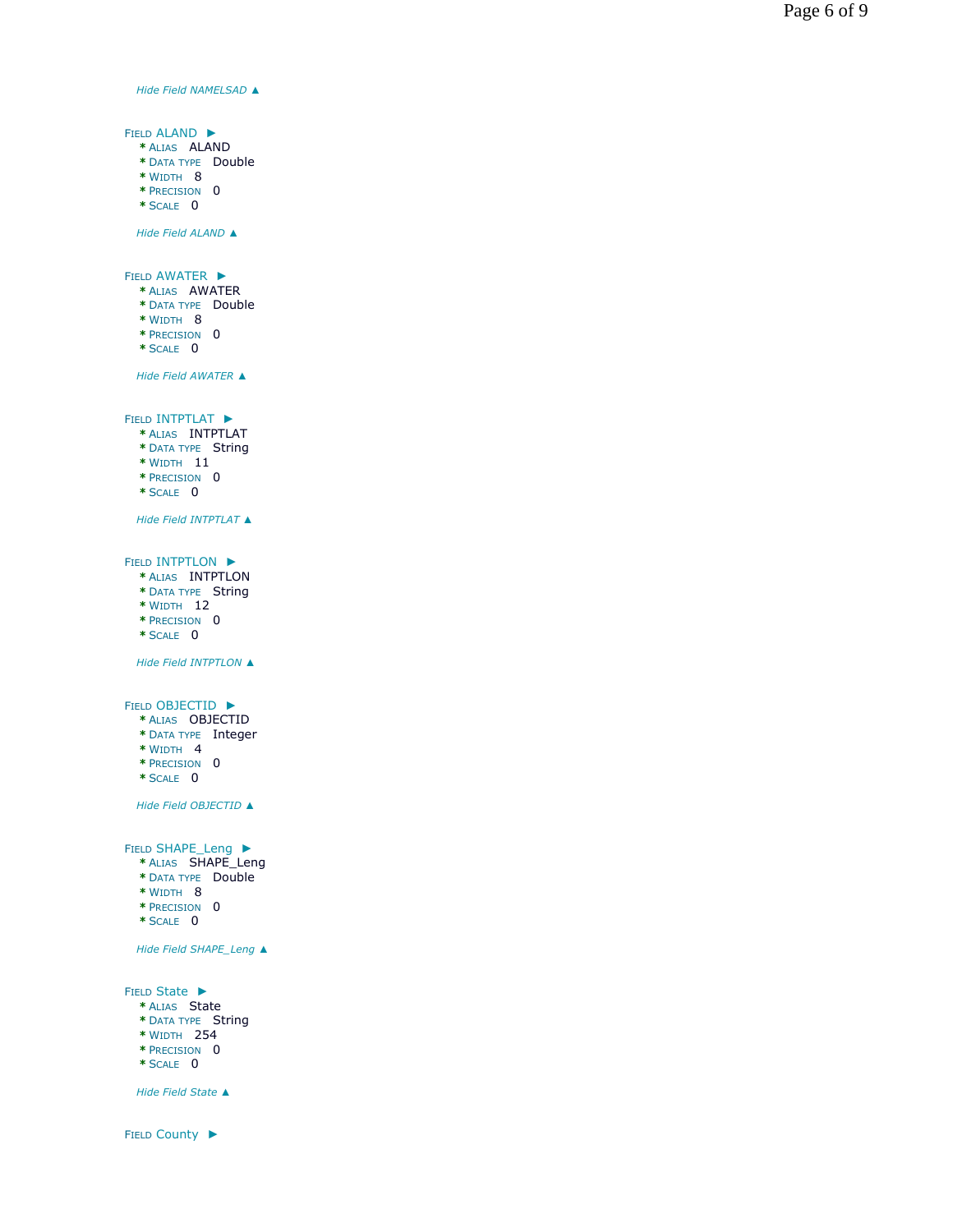```
*
ALIAS County 
   *
DATA TYPE Double 
   *
WIDTH 8 
   *
PRECISION 0 
   *
SCALE
0
   Hide Field County 
▲
FIELD zip3 \blacktriangleright* ALIAS zip3 * DATA TYPE Double * WIDTH 8 * PRECISION 0 * SCALE 0
   Hide Field zip3 
▲
FIELD Tract \blacktriangleright* ALIAS Tract * DATA TYPE String * WIDTH 254 * PRECISION 0 * SCALE 0
   Hide Field Tract 
▲
FIELD population \blacktriangleright* ALIAS population * DATA TYPE Double * WIDTH 8 * PRECISION 0 * SCALE 0
   Hide Field population 
▲
FIELD HH_Annual_VMT
   * ALIAS HH_Annual_VMT * DATA TYPE Double * WIDTH 8 * PRECISION 0 * SCALE 0
   Hide Field HH_Annual_VMT 
▲
FIELD Annual Fuel cost \blacktriangleright* ALIAS Annual_Fuel_cost * DATA TYPE Double * WIDTH 8 * PRECISION 0 * SCALE 0
   Hide Field Annual_Fuel_cost 
▲
FIELD MedianHHInc_Annual_2018dol ►
  * ALIAS MedianHHInc_Annual_2018dol * DATA TYPE Double * WIDTH 8 * PRECISION 0 * SCALE 0
   ED ZIP3 ►<br>
* NAIAS ZIP3<br>
* NAIAS ZIP3<br>
* DATA TYPE Double<br>
* WERTH 8<br>
* PRECISION 0<br>
* SCALE 0<br>
Hide Field zip3 ▲<br>
LD Tract<br>
* ALIAS Tract<br>
* ALIAS Tract<br>
* NAIAS Tract<br>
* NAIAS Tract<br>
* NAIAS
```
*Hide Field MedianHHInc\_Annual\_2018dol ▲*

FIELD Energy\_Burden\_percent ▶

- **\*** ALIAS Energy\_Burden\_percent
- **\*** DATA TYPE Double
- **\*** WIDTH 8
-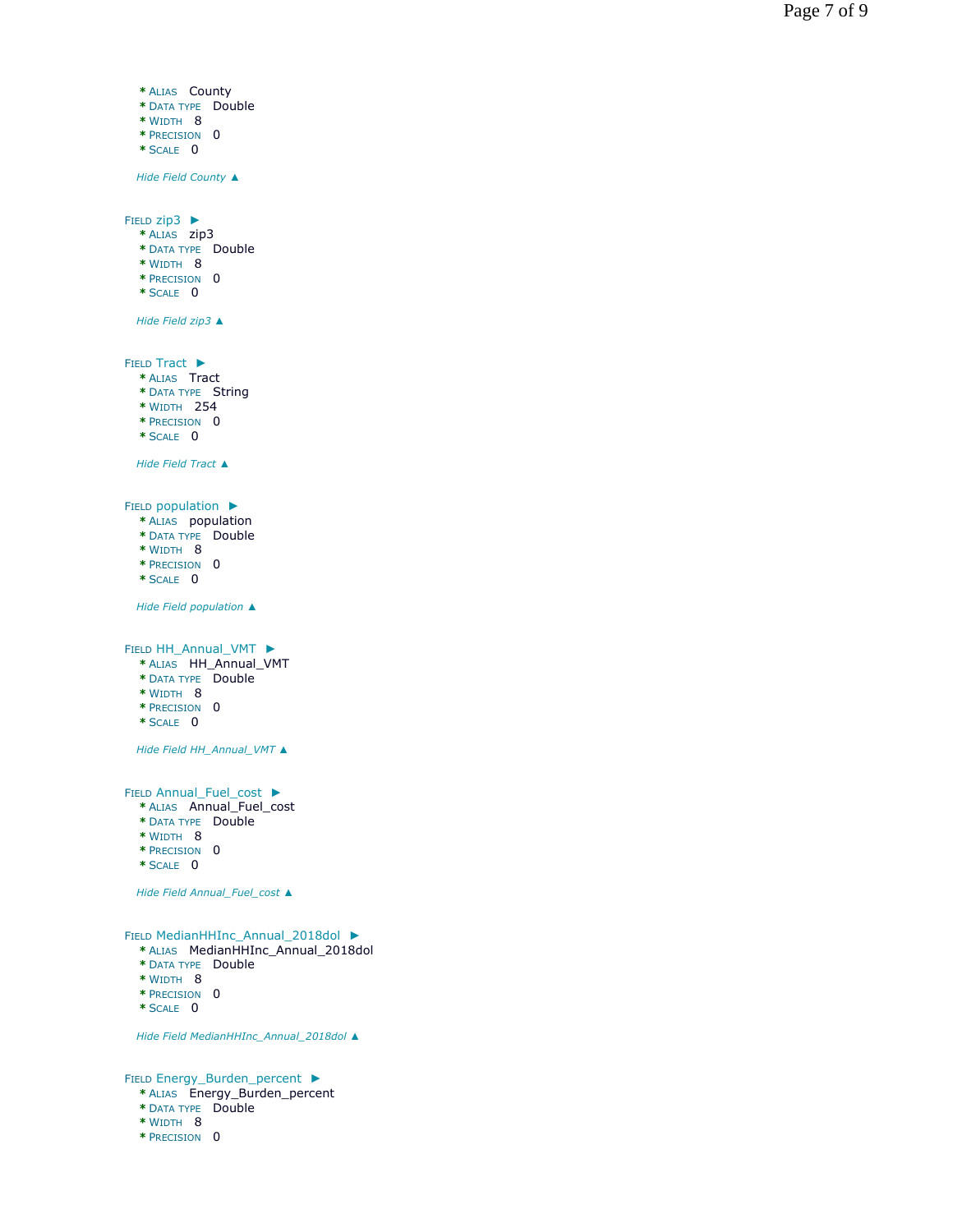```
* SCALE 0
```
*Hide Field Energy\_Burden\_percent ▲*

FIELD Shape\_Length ► **\*** ALIAS Shape\_Length **\*** DATA TYPE Double **\*** WIDTH 8 **\*** PRECISION 0 **\*** SCALE 0 **\*** FIELD DESCRIPTION **\*** DESCRIPTION SOURCE **\*** DESCRIPTION OF VALUES *Hide Field Shape\_Length ▲* FIELD Shape\_Area ▶ **\*** ALIAS Shape\_Area **\*** DATA TYPE Double **\*** WIDTH 8 **\*** PRECISION 0 **\*** SCALE 0 **\*** FIELD DESCRIPTION **\*** DESCRIPTION SOURCE **\*** DESCRIPTION OF VALUES Length of feature in internal units. Esri Positive real numbers that are automatically generated. Area of feature in internal units squared. Esri Positive real numbers that are automatically generated.

*Hide Field Shape\_Area ▲*

*Hide Details for object TR\_2021\_EnergyBurdenVMT\_Argonne ▲*

*Hide Fields ▲*

#### **Metadata Details ►**

**\*** METADATA LANGUAGE English (UNITED STATES)

SCOPE OF THE DATA DESCRIBED BY THE METADATA **\*** dataset SCOPE NAME **\*** dataset

```
* LAST UPDATE 2021-12-20
```

```
ARCGIS METADATA PROPERTIES
  METADATA FORMAT ArcGIS 1.0 
  METADATA STYLE FGDC CSDGM Metadata 
  STANDARD OR PROFILE USED TO EDIT METADATA FGDC
```
CREATED IN ARCGIS FOR THE ITEM 2021-10-29 10:38:30 LAST MODIFIED IN ARCGIS FOR THE ITEM 2021-12-20 16:17:15

AUTOMATIC UPDATES HAVE BEEN PERFORMED Yes LAST UPDATE 2021-12-20 16:17:15

*Hide Metadata Details ▲*